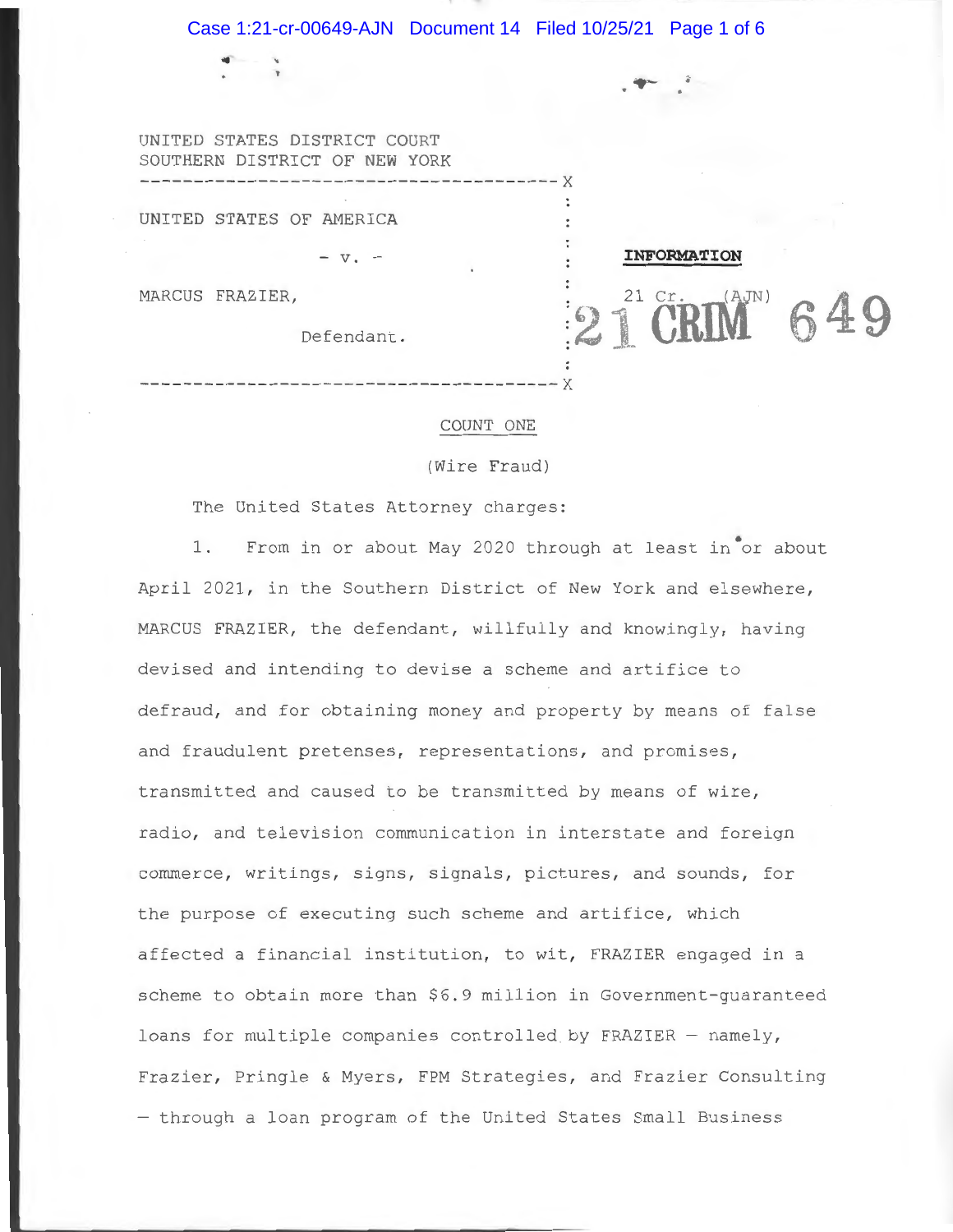$\mathcal{L}^{\text{max}}_{\text{max}}$ 

Administration, administered by financial institution lenders, and designed to provide relief to small businesses during the novel coronavirus/COVID-19 pandemic, namely, the Paycheck Protection Program, by means of false and fraudulent pretenses, representations, and documents , including through electronic communications transmi tted into and out of the Southern District of New York.

(Title 18, United States Code, Sections 1343 and 2.)

## COUNT TWO

(Wire Fraud)

The United States Attorney further charges:

2. From in or about January 2018 through at least in or about November 2019, in the Southern District of New York and elsewhere, MARCUS FRAZIER, the defendant, willfully and knowingly , having devised and intending to devise a scheme and artifice to defraud, and for obtaining money and property by means of false and fraudulent pretenses, representations, and promises, transmitted and caused to be transmitted by means of wire, radio, and television communication in interstate and foreign commerce, writings, signs, signals, pictures, and sounds, for the purpose of executing such scheme and artifice, which affected a financial institution, to wit, FRAZIER engaged in a scheme to obtain loans issued by financial institutions and

2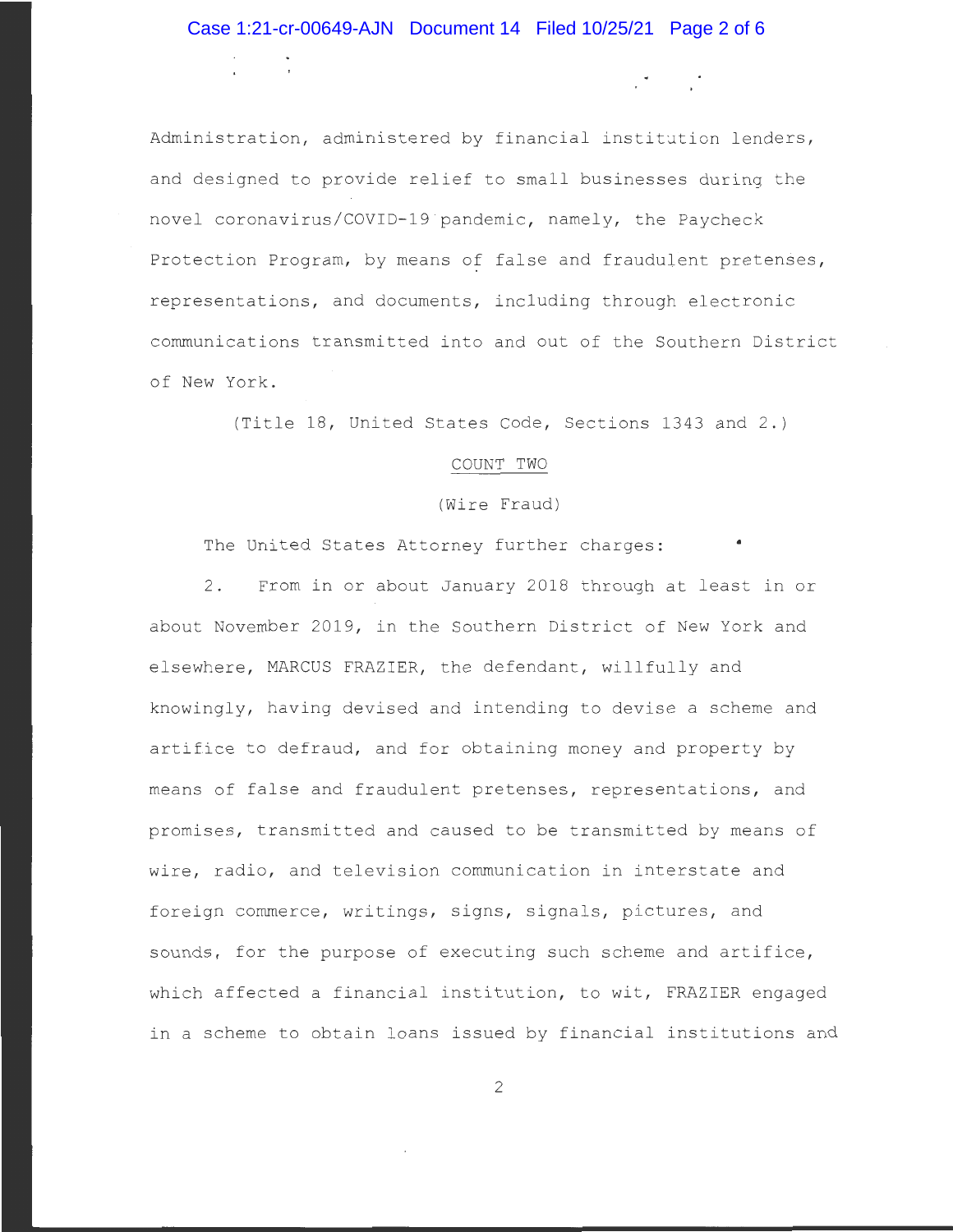# Case 1:21-cr-00649-AJN Document 14 Filed 10/25/21 Page 3 of 6

 $\mathcal{L} = \mathcal{L}$ 

to evade the payment of credit card debt due to financial institutions, by means of false and fraudulent pretenses, representations, and documents made and sent to lenders and other financial institutions, including through electronic communications transmitted into and out of the Southern District of New York .

(Title 18, United States Code, Section 1343 and 2.)

## FORFEITURE ALLEGATION

3. As a result of committing the offenses alleged in Counts One and Two of this Information, MARCUS FRAZIER, the defendant, shall forfeit to the United States, pursuant to Title 18, United States Code, Section 982(a)(2)(A), any and all property constituting, or derived from, proceeds obtained directly or indirectly, as a result of the commission of said offenses, including but not limited to a sum of money in United States currency representing the amount of proceeds traceable to the commission of said offenses, and the following specific property :

a. \$853,138.89 in United States currency formerly on deposit in HSBC Bank account number 005014239, held in the name of Marcus James Frazier; and

b. \$1,143.40 in United States currency formerly on deposit in HSBC Bank account number 005014212, held in the name

3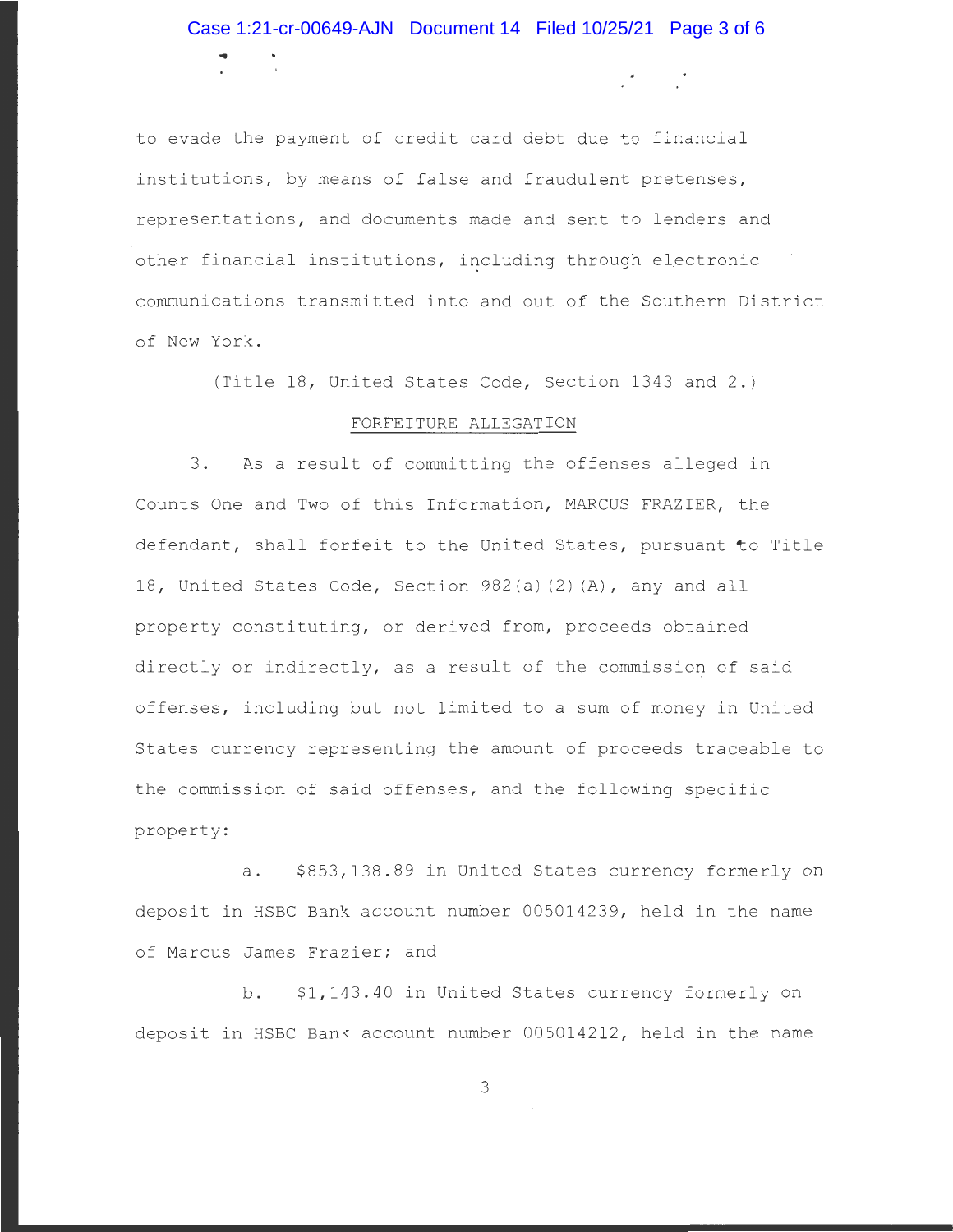### Case 1:21-cr-00649-AJN Document 14 Filed 10/25/21 Page 4 of 6

of Marcus James Frazier.

*r* 

#### Substitute Assets Provision

 $\mathcal{L}^{\text{max}}$ 

4. If any of the above-described forfeitable property, as a result of any act or omission of MARCUS FRAZIER, the defendant:

a. cannot be located upon the exercise of due diligence;

b. has been transferred or sold to, or deposited with, a third person;

c. has been placed beyond the jurisdiction of the Court;

d. has been substantially diminished in value; or

e. has been commingled with other property which cannot be subdivided without difficulty;

it is the intention of the United States, pursuant to Title 21, United States Code, Section 853(p) and Title 28, United States Code, Section 2461(c), to seek forfeiture of any other property

4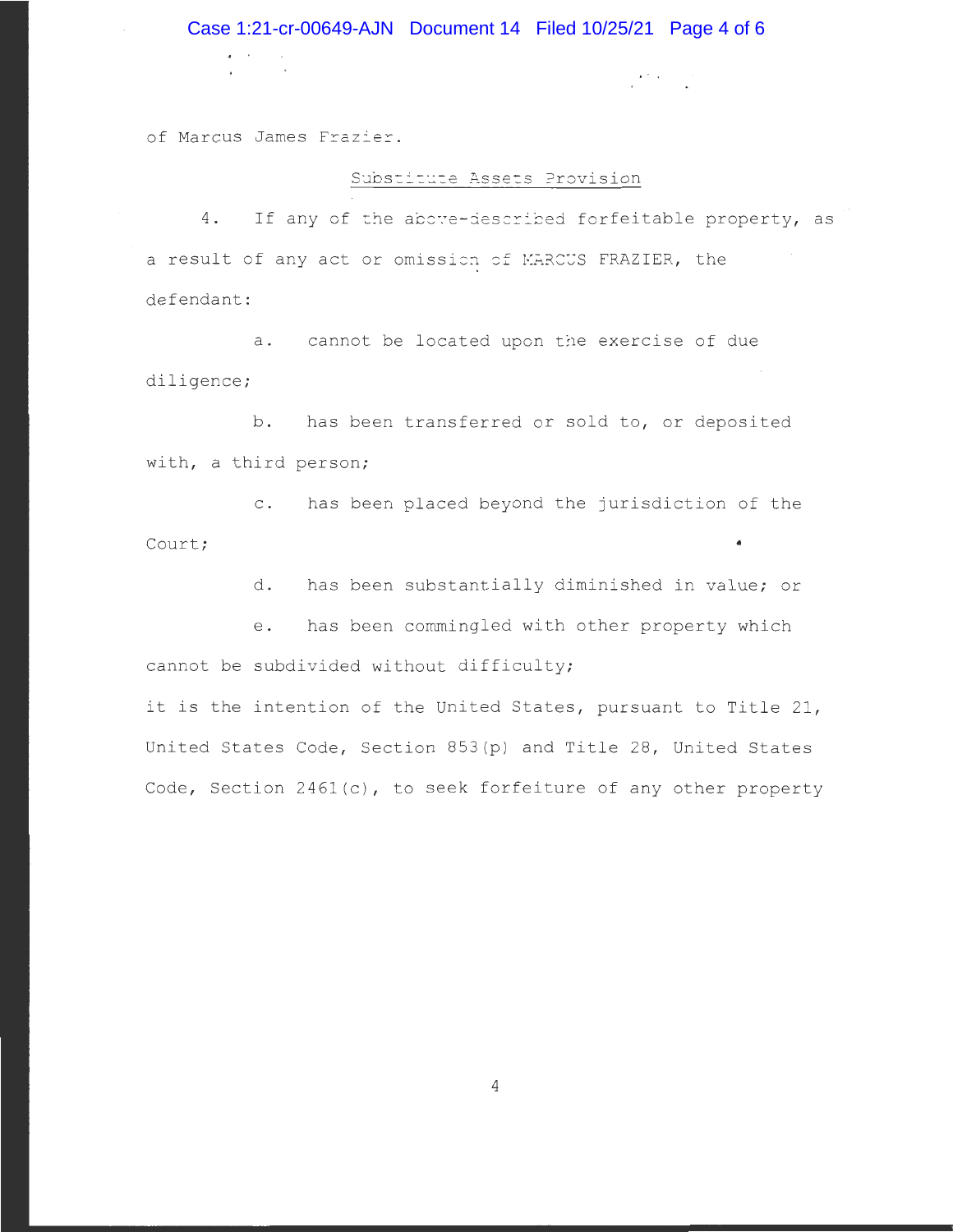of the defendant up to the value of the above forfeitable property.

.-

 $\bar{\lambda}$ 

(Title 18, United States Code, Section 982; Title 21, United States Code, Section 853; and Title 28, United States Code, Section 2461.)

~ *uJ;JJJ~,/(A.,(\_* 

 $\label{eq:Ricci} \frac{\partial \mathbf{w}}{\partial \mathbf{w}} \leq \frac{1}{\sqrt{2}} \sum_{i=1}^N \frac{\partial \mathbf{w}}{\partial \mathbf{w}}$ 

•

DAMIAN WILLIAMS United States Attorney